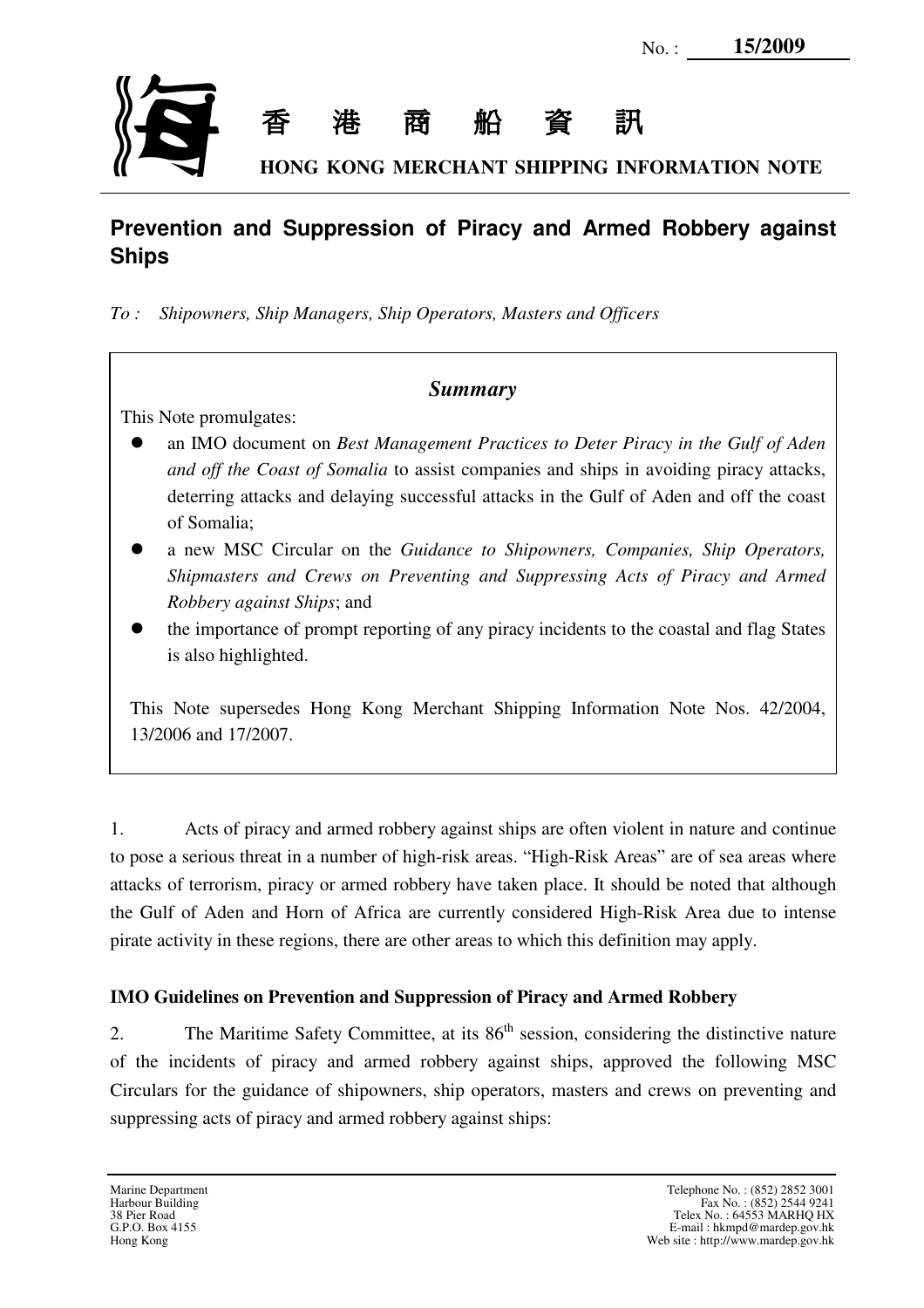MSC.1/Circ.1332 – *"Piracy and Armed Robbery against Ships in Waters off the Coast of Somalia"* The Circular contains an updated set of best management practices developed by a working group of industry organizations to deter piracy in the Gulf of Aden and off the coast of Somalia. The practices are intended to address the unique challenges present in this area. Additional guidance is also provided for vessels engaged in fishing in these waters.

 MSC.1/Circ.1334 – *"Guidance to shipowners and ship operators, shipmasters and crews on preventing and suppressing acts of piracy and armed robbery against ships"* This Circular revises and revokes MSC/Circ.623/Rev.3, which includes recommendations for the carriage of additional crewmembers when the ship is scheduled to operate in high-risk areas with increased emphasis on security training and drills. Advice on the use of non-lethal measures to deter boarding by pirates or armed robbers is also given.

3. MSC.1/Circ.1332 and MSC.1/Circ.1334 can be found on the webpage of Marine Department ( http://www.mardep.gov.hk/en/msnote/msin.html ) as attachment to this Note.

#### **Maritime Security Regime**

4. The International Ship and Port Facility Security (ISPS) Code implemented through Chapter XI-2 (Special measures to enhance maritime security) in the International Convention for the Safety of Life at Sea (SOLAS) contains a comprehensive set of measures to enhance ship security. One of these measures is the development of a Ship Security Plan to enhance ship security to protect persons on board as well as the ship and its cargo from any suspicious act or circumstance, including piracy and armed robbery.

5. All Hong Kong registered ships should have a Ship Security Plan meeting ISPS Code requirements.

### **Information about Piracy Activities**

6. The latest information on piracy attacks and the regions of greatest risk may be obtained free of charge from the ICC International Maritime Bureau's Piracy Reporting Centre at Kuala Lumpur. The centre operates 24 hours a day and can be contacted as follows:

> ICC International Maritime Bureau (Asia Regional Office) PO Box 12559, 50782 Kuala Lumpur, Malaysia Telephone : +60 3 2078 5763 Facsimile : +60 3 2078 5769 Telex : MA34199 IMBPCI Email : imbkl@icc-ccs.org.uk 24 Hours Anti-piracy HELPLINE – Telephone : +60 3 2031 0014